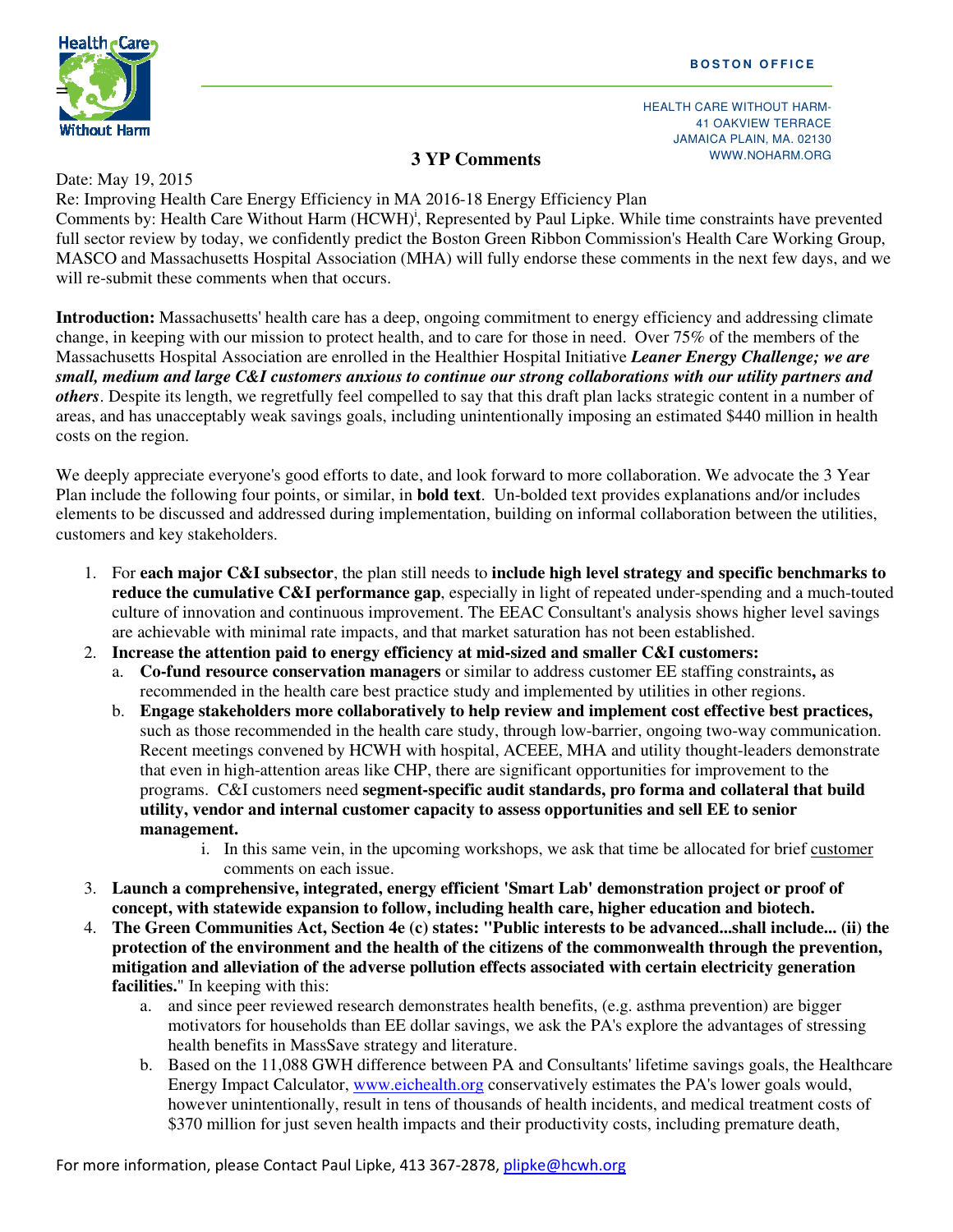respiratory symptoms. These are costs that must be covered by the region, the Commonwealth, its health systems and citizens. See Figure 1 below.

**FIGURE 1** 

| MA EEAC - ff - (123) 555-1234                     |                                 |                                     |                   |  |  |  |  |  |  |
|---------------------------------------------------|---------------------------------|-------------------------------------|-------------------|--|--|--|--|--|--|
| 7: NEPP/NF                                        | Select from Map                 |                                     |                   |  |  |  |  |  |  |
| Northeast Power Coordinating Council/ New England |                                 |                                     |                   |  |  |  |  |  |  |
| kWh per Year:                                     | 11,088,000,000                  | Calculate                           |                   |  |  |  |  |  |  |
| <b>Clean Energy Fraction:</b>                     | $\overline{0}$<br>$\frac{0}{0}$ |                                     |                   |  |  |  |  |  |  |
| <b>Pollutants</b>                                 | <b>Annual Quantity</b>          | <b>Pollutant Permit Costs</b>       |                   |  |  |  |  |  |  |
| <b>SO2</b> (Tons):                                | 15,960.72                       | \$8,746,472                         | per year          |  |  |  |  |  |  |
| NOx (Tons):                                       | 3,530.40                        | \$10,414,668                        | per year          |  |  |  |  |  |  |
| $CO2$ (Tons):                                     | 4,682,305.74                    | \$84,281,503                        | <b>EU Pricing</b> |  |  |  |  |  |  |
| Mercury (lbs):                                    | 112 09                          | \$7,285,983                         | per year          |  |  |  |  |  |  |
| Incidents                                         | Per Year                        | Societal Value Direct Medical Costs |                   |  |  |  |  |  |  |
| Premature Death:                                  | 49.61                           | \$335,246,094                       | \$14,866,340      |  |  |  |  |  |  |
| <b>Chronic Bronchitis:</b>                        | 31.58                           | \$14,940,360                        | \$3,822,148       |  |  |  |  |  |  |
| <b>Hospital Visit Incidents:</b>                  | 44.88                           | \$590,630                           | \$470,868         |  |  |  |  |  |  |
| <b>Asthma Attacks:</b>                            | 1,018.25                        | \$61,262                            | \$58,405          |  |  |  |  |  |  |
| Respiratory                                       | 48,573.31                       | \$1,766,806                         | \$1,766,806       |  |  |  |  |  |  |
| Symptoms:                                         |                                 |                                     |                   |  |  |  |  |  |  |
| <b>Work Loss Days:</b>                            | 8,961.61                        | \$1,630,883                         | \$1,517,011       |  |  |  |  |  |  |
| Mercury Related:                                  | N/A                             | \$15,681,677                        | \$15,681,677      |  |  |  |  |  |  |
| Totals:                                           | <b>N/A</b>                      | \$369,917,711                       | \$38,183,256      |  |  |  |  |  |  |
| Unintended Impacts/kWh:                           |                                 | 0.03336                             | 0.00344           |  |  |  |  |  |  |

c. The health impacts for the 340 million therms "left on the table" between PA and Consultants' goals shows an additional, unintentional, +-10,000 incidents and an avoidable \$74 million in health and productivity costs for these same illnesses, as shown in Figure 2. We cannot support a Plan that entails such readily avoidable harm.

| TIUUINE 4                         |             |                       |           |              |             |  |  |
|-----------------------------------|-------------|-----------------------|-----------|--------------|-------------|--|--|
| <b>Emissions</b>                  |             | ∥Health Impacts       |           |              |             |  |  |
|                                   |             |                       |           |              | Direct      |  |  |
|                                   |             |                       | Incidents | Societal     | Medical and |  |  |
| <b>I</b> Pollutant                | Pounds*     | Impact                | Per Year  | Value        | Other Costs |  |  |
| IICO2 carbon dioxide              | 395,621,079 | Premature Mortality   | 10.3509   | \$69,948,043 | \$3,101,863 |  |  |
| IICO carbon                       | 7,770,290   | llChronic Bronchitis. | 6.53743   | \$3,092,438  | \$791,135   |  |  |
| IICH4 methane                     | 2,848,639   | Hospital + ER Visits  | 9.62445   | \$126.675    | \$101,008   |  |  |
| Nox nitrogen oxide                | 12,102,895  | llAsthma Attacks      | 212.284   | \$12,807     | \$12,171    |  |  |
| IN2O nitrous oxide                | 11,582      | Respiratory Symptom:  | 9582.21   | \$348,491    | \$348,491   |  |  |
| IISOx sulfur oxide.               | 2.149       | ∥Work Loss Days       | 1867.7    | \$339,935    | \$316,174   |  |  |
| TNMOC total non-methane org.      | 287,844     | Mercury Related       | NA.       | \$123,672    | \$123,672   |  |  |
| <b>IPb</b> Lead                   | o           |                       |           |              |             |  |  |
| Hg Mercury                        |             | Total                 | NA.       | \$73,992,061 | \$4,794,513 |  |  |
| ∥PM10 particulate matter ≤10 mici | 56,596      |                       |           |              |             |  |  |
| VOC volatile organic compound     | 287,844     | Unintended Societal & |           | \$21.17      | \$1.37      |  |  |
| IGWP Global warming potential     | 464,567,973 | Direct Health Impact  |           |              |             |  |  |
|                                   |             | Costs per MMbtu       |           |              |             |  |  |

**FICUDE 2** 

We would be happy to bring hospital representatives to an upcoming Council meeting to present and discuss their energy efficiency commitments, climate change and health concerns. Again, we greatly appreciate the significant efforts of all involved, and look forward to a future versions of the 3YP that contain more strategic detail, more aggressive goals, and avenues for deeper collaboration with diverse stakeholders.

## #END of NARRATIVE, FOOTNOTE BELOW#